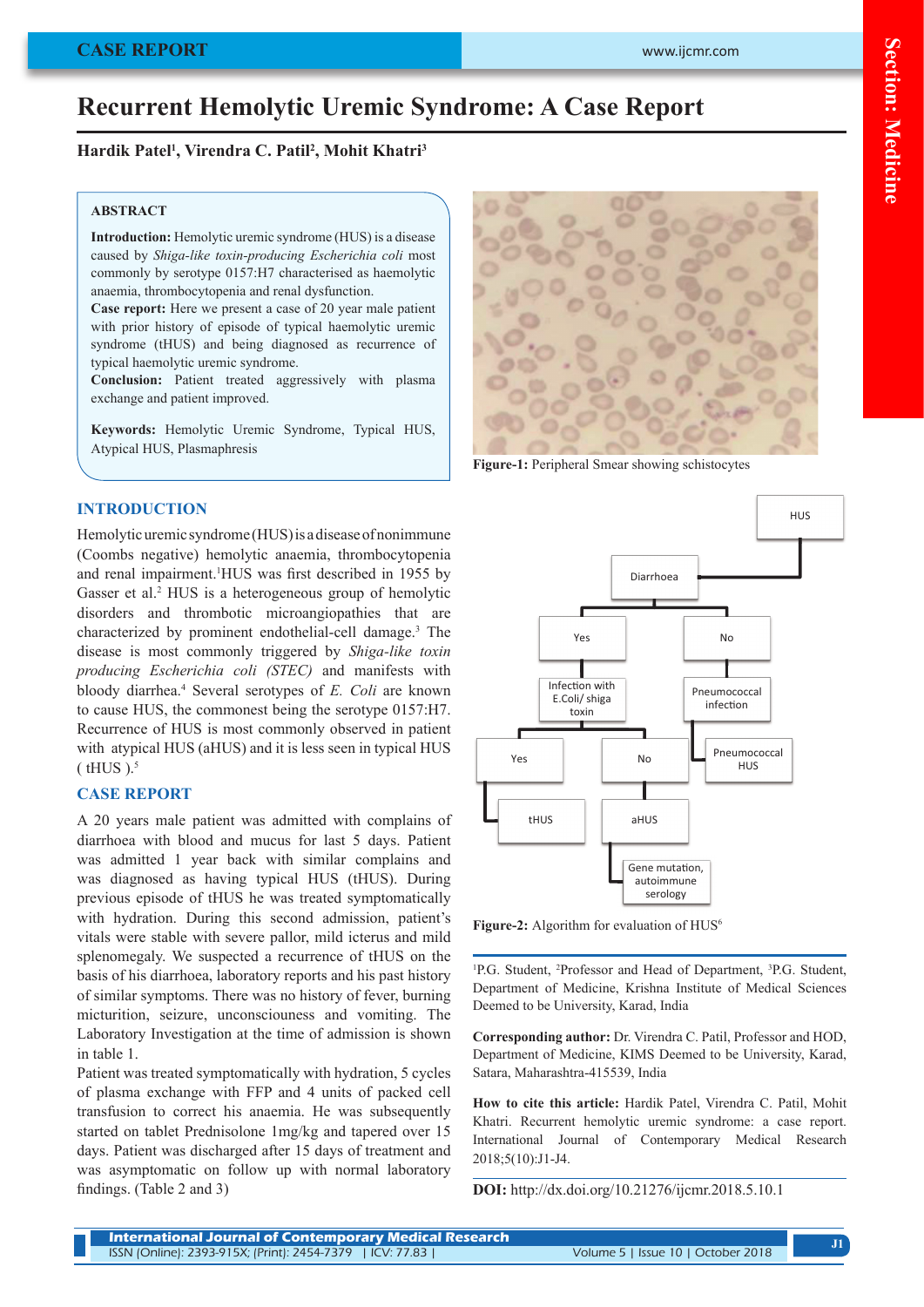| Laboratory parameter                                       | <b>Value</b>                                  |  |  |  |
|------------------------------------------------------------|-----------------------------------------------|--|--|--|
| Haemoglobin                                                | $5.4$ g/dl                                    |  |  |  |
| Platelet count                                             | 30,000/ul                                     |  |  |  |
| <b>Blood Urea</b>                                          | $160$ mg/dl                                   |  |  |  |
| Serum Creatinine                                           | 5.7 mg/dl                                     |  |  |  |
| Indirect bilirubin                                         | $6.2 \text{ mg/dl}$                           |  |  |  |
| <b>LDH</b>                                                 | 4330 IU/L                                     |  |  |  |
| Urine examination                                          | RBCs 15-18/hpf                                |  |  |  |
| Prothrombin time INR                                       | 1.3                                           |  |  |  |
| Coomb's test                                               | Negative                                      |  |  |  |
| Urine for haemoglobinuria                                  | Present                                       |  |  |  |
| Peripheral smear                                           | Normocytic normochomic RBCs with Schistocytes |  |  |  |
| (Figure 1)                                                 |                                               |  |  |  |
| Retic count                                                | $2\%$                                         |  |  |  |
| Stool culture                                              | Growth of E. Coli                             |  |  |  |
| Serum Sodium                                               | $128 \text{ mEq/L}$                           |  |  |  |
| Serum Potassium                                            | $3.6 \text{ mEq/L}$                           |  |  |  |
| C3 complement                                              | 57.90 (90-180)                                |  |  |  |
| ANA                                                        | $9.0 \, (\leq 20)$                            |  |  |  |
| Table-1: Laboratory Investigation at the time of admission |                                               |  |  |  |

| Day                                                   |      |      |      |      |      |      |      |      |      |
|-------------------------------------------------------|------|------|------|------|------|------|------|------|------|
| Plasma exchange cycle                                 |      |      |      |      |      |      |      |      |      |
| Blood Urea                                            | 160  | 198  | 163  | 158  | 134  | 84   | 76   | 42   | 36   |
| Serum Creatinine                                      | 5.7  | 6.2  | 3.2  | 2.4  | 2.4  | 1.8  | 1.6  |      | 0.9  |
| <b>LDH</b>                                            | 4330 | 4300 | 2110 | 1500 | 780  | 550  | 413  | 225  | 218  |
| Output                                                | 150  | 1000 | 1600 | 1800 | 2200 | 2350 | 2350 | 2600 | 2870 |
| Table-2: Laboratory parameters during hospitalisation |      |      |      |      |      |      |      |      |      |

| Laboratory parameter                                 | Value               |  |
|------------------------------------------------------|---------------------|--|
| Haemoglobin                                          | $12.1$ g/dl         |  |
| <b>Blood Urea</b>                                    | $36 \text{ mg/dl}$  |  |
| Serum Creatinine                                     | $1.0$ mg/dl         |  |
| Platelet count                                       | 195000/ul           |  |
| Indirect bilirubin                                   | $0.8 \text{ mg/dl}$ |  |
| <b>LDH</b>                                           | $218$ IU/L          |  |
| Urine examination                                    | Normal              |  |
| Table-3: Laboratory reports at the time of discharge |                     |  |

| 1. Microangiopathic haemolytic anaemia (coomb's negative) |  |
|-----------------------------------------------------------|--|
|-----------------------------------------------------------|--|

- 2. Thrombocytopenia
- 3. Acute kidney injury

# Table-4: Criteria for diagnosis of HUS<sup>1</sup>

| Criteria                                         | <b>HUS</b>                                                | <b>TTP</b>                          |  |  |
|--------------------------------------------------|-----------------------------------------------------------|-------------------------------------|--|--|
| Age                                              | Infancy to adulthood                                      | Most commonly adults                |  |  |
| Clinical presentation                            | Bloody diarrhoea                                          | Fever                               |  |  |
|                                                  | Microangiopathic haemolytic anaemia                       | Neurological manifestations         |  |  |
|                                                  | Acute kidney injury                                       | Severe thrombocytopenia             |  |  |
|                                                  | Thrombocytopenia                                          | Microangiopathic haemolytic anaemia |  |  |
|                                                  |                                                           | Less severe renal dysfunction       |  |  |
| Diagnosis                                        | Stool culture shows E.coli/shiga toxin                    | ADAMTS 13 activity low              |  |  |
|                                                  | C <sub>3</sub> levels normal or low                       |                                     |  |  |
|                                                  | ADAMTS 13 activity normal                                 |                                     |  |  |
| Treatment                                        | Symptomatic with hydration                                | Plasma phresis                      |  |  |
|                                                  | Plasma exchange or plasma infusion in recurrence and aHUS | ADAMTS 13 guided rituximab          |  |  |
|                                                  | Anti complement therapy with eculizumab in aHUS           |                                     |  |  |
| Table-5: Comparison of HUS and TTP <sup>10</sup> |                                                           |                                     |  |  |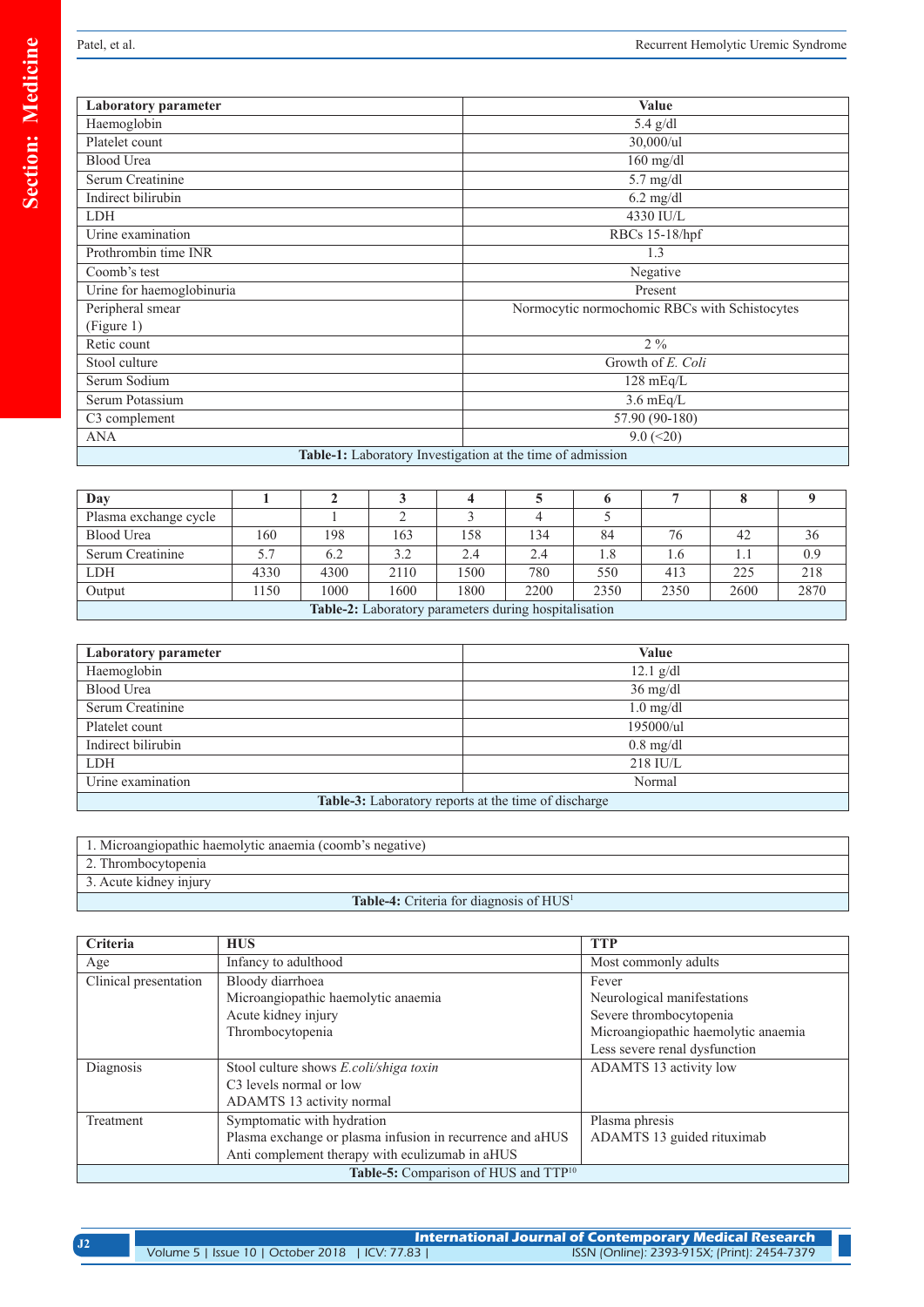# **DISCUSSION**

Thrombotic microangiopathies (TMA) are microvascular occlusive disorders characterized by platelet aggregation and mechanical damage to erythrocytes.<sup>6</sup> In HUS most common organ involved is the kidney, whereas in thrombotic thrombocytopenic purpura (TTP) there are predominant manifestations of the nervous system.<sup>7</sup> In tHUS, the commonest is diarrhea causing *E. Coli* infection.8 Sometimes it is also caused by enteric infection with *shiga toxin producing shigella dysenteriae*. *E coli* adhere to and efface intestinal cells and release *Shiga like toxin* which binds to globotriaosyl ceramide (GB3) membrane receptors presented on endothelial cells of kidney and disrupts protein synthesis which causes endothelial cell death and damage, induces inflammatory and procoagulant cascades that promote microvascular thrombosis.<sup>5,9</sup> In aHUS there are various etiology to develop TMA and renal dysfunction. In pneumococcal HUS, renal endothelial cells, erythrocytes and platelets have a structure on their surface called Thomsen-Friedenreich antigen (TAg) which is normally obscured by neuraminic acid. Pneumococci containing neuraminidase enzyme able to cleave this neuraminic acid from the cell surface thus exposing the TAg to pre-formed anti-TAg IgM.This leads to antigen-antibody binding, activation of an immune cascade with resultant glomerular endothelial cell damage, haemolytic anaemia, platelet aggregation and consumption and a fall in GFR.10 In patients with complement abnormalities there is presence of complement gene mutations, abnormalities in the Factor H (FH) gene, membrane co-factor protein (MCP) gene and membrane co-factor protein (MCP) gene seen.2 Acquired forms of ADAMTS13 deficiency is more commonly seen in adults which present in TTP.<sup>8</sup> Abnormalities in intracellular vitamin B12 metabolism, HIV, systemic lupus erythematosus, antiphospholipidsyndrome, malignancies, radiation and certain drugs (e.g. cyclosporine, quinine, oralcontraceptives etc.) are also causes HUS.<sup>1</sup> (Table 4)

The commonest clinical presentation of HUS is with bloody diarrhea.6 Peripheral blood smears shows fragmented RBCs (schistocytes, burr cells and helmet cells). Laboratory parameters reveals thrombocytopenia, high levels of reticulocyte and LDH, unconjugated hyperbilirubinemia and low serum haptoglobin levels. Urinalysis reveals hemoglobinuria, hematuria and proteinuria.<sup>4</sup> In patients with diarrhea, the presence of pathogenic *E coli* or *Shigella* is seen in stool culture and further serotyping by agglutination or enzyme immunoassay.6 (Figure 2) The C3 levels may be transiently low in tHUS and persistently low in aHUS due to complement factor deficiency. Autoimmune serology (ANA, anti-dsDNA, antiphospholipid antibodies) and HIV screening may be indicated. Renal biopsy may be indicated in partial forms where the diagnosis is in doubt. In tHUS, fibrin thrombi are found in glomerular capillaries and in aHUS, the thrombi are made up of a combination of fibrin, platelet and VWF clumps that involve larger renal and interlobular arterioles.<sup>1</sup> Patient in present case report

Supportive care with particular attention to fluid replacement and renal support is the mainstay of treatment for patients with tHUS.<sup>10</sup> Evidence for the addition of plasma-based therapy to supportive care for the treatment for tHUS is limited and mostly used to treat recurrence of tHUS. It is recommended not to use antibiotics to treat *Shiga toxinproducing Escherichia coli (STEC)* infection because of either no benefit or potential increase in the risk of developing HUS.10 (Table 5) Several other treatments for tHUS including oral administration of Shiga toxin-binding agents, corticosteroids, anti-platelet agents and heparin have been suggested but have not proven beneficial. In our case as we diagnosed recurrence of tHUS we went for plasma phresis. some data suggest that oral steroids are not able to modify haematological clinical parameters during the acute phase of HUS even though they do seem to be associated with a more rapid decline in serum creatinine levels.<sup>6,7</sup> In our case we treated with corticosteroids and plasma exchange. Plasma exchange (PE) until recently has been considered the most effective treatment which removes functionally defective proteins and overactive proteins. The effective use of eculizumab in aHUS was first described in 2009 which helps in controlling haemolysis, improving renal function and allowing the withdrawal of plasma therapy.<sup>9</sup>

Commereuc *et al* reported a case of recurrent HUS with consumption of raw milk from cow. They treated patient symptomatically in first episode and with plasma phresis in second episode.<sup>9</sup> In a case reported by Fabiel Gerardo *et al* suggests that delayed plasma exchange in HUS results in neurological and renal complications which requires long term hospital stay to recover.<sup>6</sup> In our case the first episode had resolved spontaneously with symptomatic treatment. The second episode was aggressively treated with plasma phresis, hydration, correction of anaemia and steroid with better results and early recovery.

#### **CONCLUSION**

Most commonly, Hemolytic Uremic Syndrome is due to *Shiga toxin-producing Escherichia coli* infection. In most the cases it is self-limiting and will resolve completely. Although the role of plasma exchange in tHUS secondary to STEC infection remains controversial,it has been suggested that plasma exchange may improve the outcome. The early treatment with plasma exchange with FFP in patient with recurrence of typical haemolytic uremic syndrome gives better outcome. There is still scope for more clinical trials to formulate treatment for recurrence of tHUS.

#### **REFERENCES**

- 1. Ruggenenti P, Noris M, Remuzzi G. Thrombotic microangiopathy, hemolytic uremic syndrome, and thrombotic thrombocytopenic purpura. Kidney Int 2001;60:831–846.
- 2. Noris M, Mescia F, Remuzzi G. STEC-HUS, atypical HUS and TTP are all diseases of complement activation. Nat RevNephrol 2012;8: 622-633.